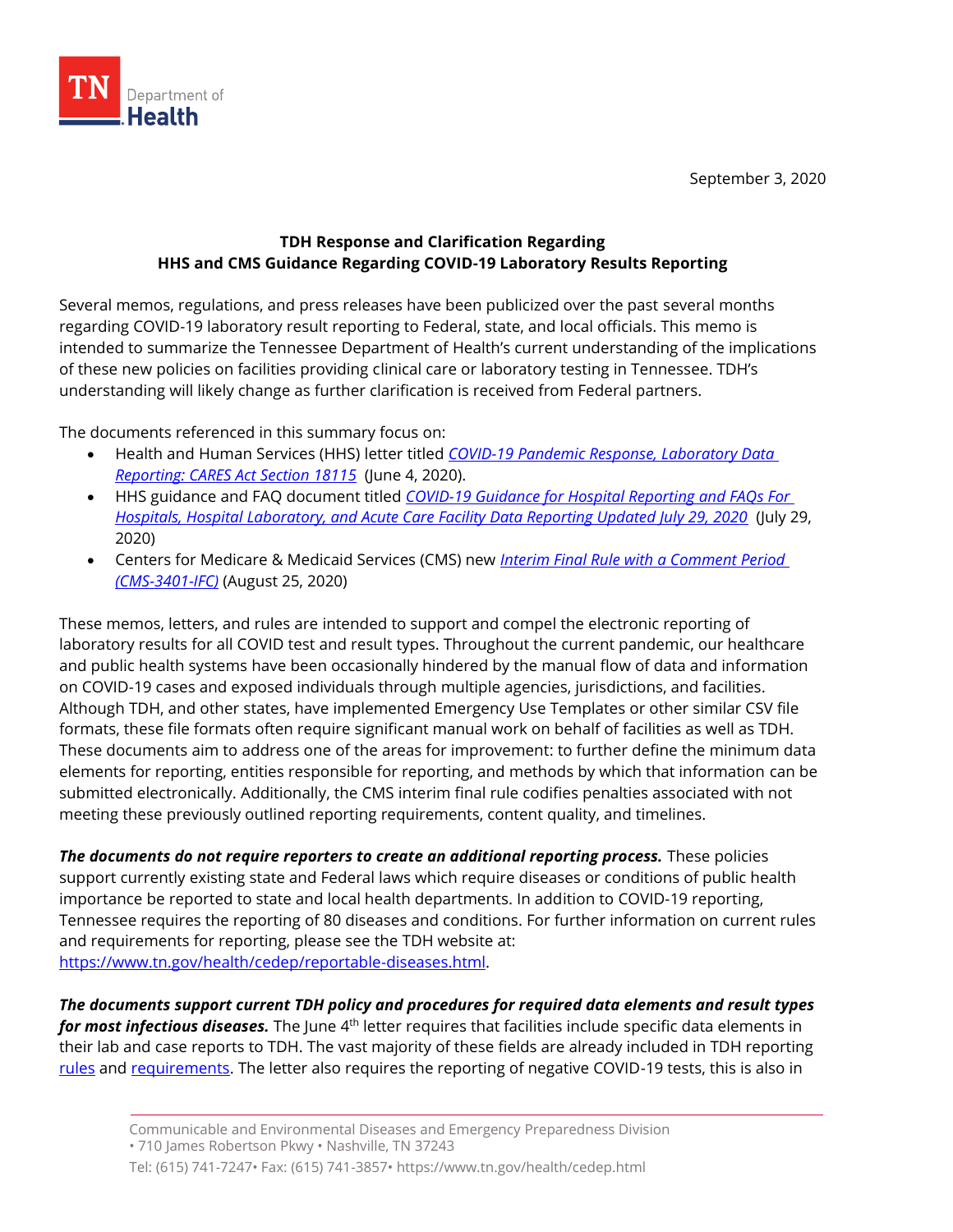

line with current TD[H policy.](https://www.tn.gov/content/dam/tn/health/documents/cedep/novel-coronavirus/TDH-COVID-Lab-Reporting-Guidance.pdf) Negative test results are also required to be reported for some other conditions, such as Hepatitis panels, which are outlined in the [detailed laboratory guidance](https://www.tn.gov/content/dam/tn/health/documents/reportable-diseases/2020_Detailed_Laboratory_Guidance.pdf) from TDH. These negative results should follow the same reporting specifications for completeness and quality as positive results.

The June 4th letter expands the type of accompanying data requested for COVID-19 tests, called ask at order entry (AOE) questions.

*These are new requirements and have not been included in previous TDH rules or requirements.* The listed AOE questions apply to COVID-19 only, but TDH does require pregnancy status be reported on STD, HIV, and Hepatitis results. If your organization needs to make system changes to accommodate these AOE questions, it would be beneficial to consider the relevance of these questions for the other reportable diseases or conditions. If you have other questions about how order interfaces can be implemented within your facility, please see **HL7 Version 2.5.1 Lab Order Interface Implementation Guide.** 

*TDH is currently participating in all COVID-19 related data reporting processes.* **If you are currently** reporting all of your lab results via a compliant HL7 message feed, then you meet the spirit of the above referenced documents which require Federal reporting of COVID results and should not be subject to penalties.

*If you are currently reporting your lab data via the emergency use template, you are likely compliant with the most recent rule change.* The final decision on compliance with the most recent CMS requirement for reporting lies with CMS. TDH expects that CMS will develop and distribute additional guidance regarding the recent rule change. This is when CMS provides clarification on their expectations and how they will implement monitoring and other similar practical issues. TDH is not aware of a due date for this guidance from CMS.

*If you are not reporting via HL7 ELR standards nor the emergency use template then your facility is not compliant according to the most recent guidance.* In order to assist facilities performing Point of Care testing only, such as nursing homes, TDH has established an [online portal](https://www.tn.gov/content/dam/tn/health/documents/cedep/novel-coronavirus/POhttps:/www.tn.gov/content/dam/tn/health/documents/cedep/novel-coronavirus/POC-Reporting-Guidance.pdfC-Reporting-Guidance.pdf) to support record level data reporting to TDH. We anticipate that this method will meet the requirements of the most recent guidance. Nursing homes are also able to report Point of Care or commercial testing results via a soon-to-be deployed module within the National Healthcare Safety Network (NHSN) system. Please contact the CDC if you are interested in this option.

Even though the guidance on COVID-19 lab result reporting is evolving, Federal authorities have been clear in their focus on implementing rapid, electronic, automated data feeds. TDH recommends that facilities not currently able to send HL7 ELR lab messages consider developing or implementing interfaces capable of meeting these requirements.

TDH is requesting the following from reporting partners at the current time:

- Continue to report all COVID-19 test results via your currently established route (fax, emergency use template, or HL7 ELRs).
- Review your facility's current reporting streams for completeness of the required data fields,